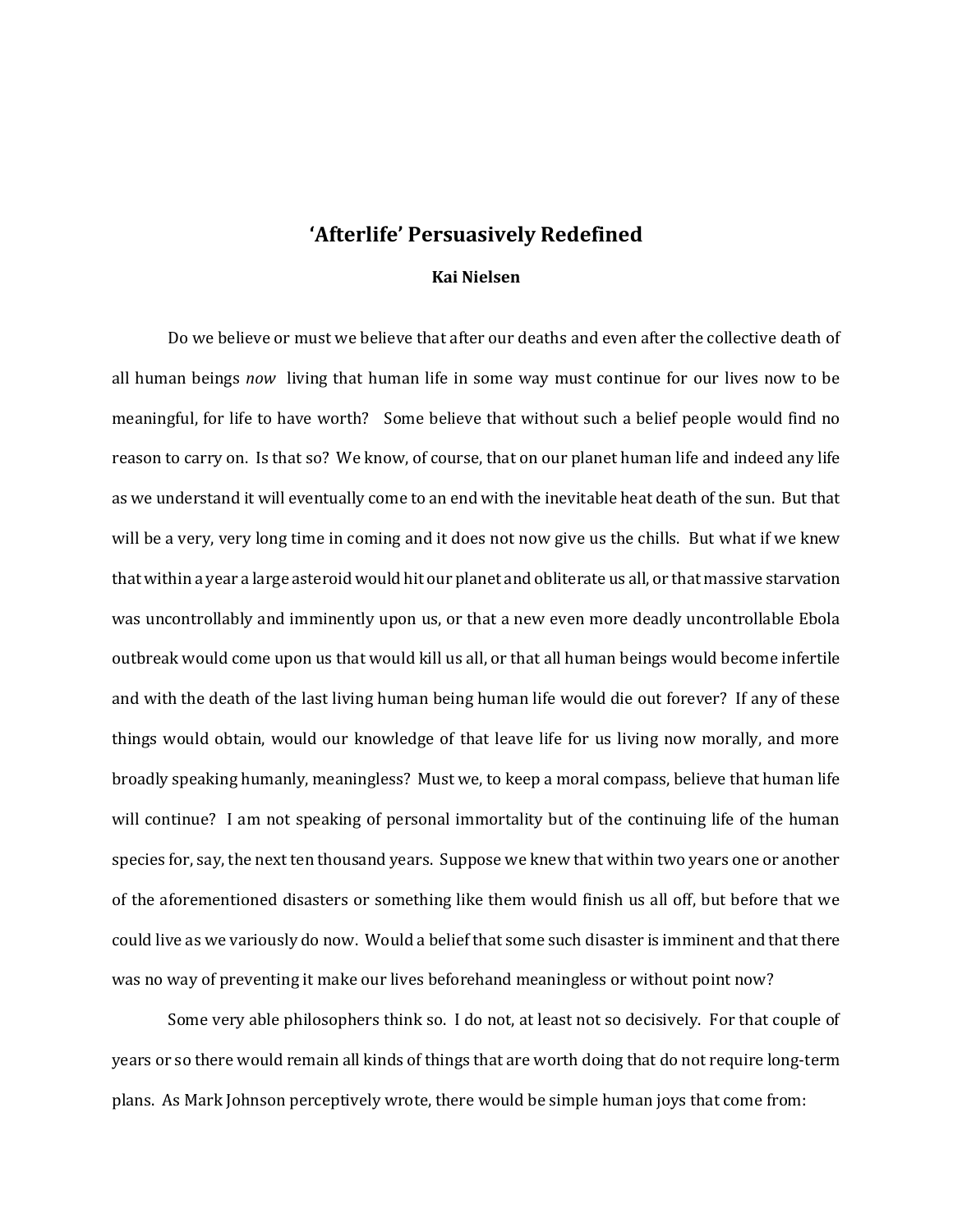…eating, drinking, sensing, moving one's body, conversing, hanging out with friends and family, making love, raising children, playing, enjoying nature, music, dance and telling and listening to stories. This kind of joy is wholly legitimate, a proper response to these activities, and also self-standing, in that it does not give hostages to futurity as a condition for its legitimacy (Johnston, 2014, p. 48).

Johnston goes on to say, "…then here is the value of trying to find a reasonable way of living in the here and now and of being helpful to those now in distress. Finally there is the continual effort—itself valuable—to appropriately value things as they are" (Johnston, 2014, p. 48).

What comes after, no matter how horrible, no matter how terminating, will not negate those values. But on the contrary would the knowledge of the impending and unavoidable catastrophe so traumatize us that we could find no value in these other plainly valuable things? It might for some but not for others. We need have no reason to be utterly demoralized by the fact that there will be a last day not only for us alone but as well for all of us as individuals. Still, would knowledge that there would be no human beings after all the individuals who happen to be living now are gone make things meaningless for us or undermine the value we accord to human life? Scheffler thinks so (Scheffler, 2013). Is he right?

It is indeed true that the survival of humanity matters and matters more to most people than their own survival. Most of us are not like the crude billionaire character in Aldous Huxley's novel *After Many a Summer* (Huxley, 1955)*.* In most circumstances we, of course, do not welcome our own death. We normally care about our own lives very much, but our own survival is still of less importance even to us than the survival of the human race. There is no selfish gene that blots this out. Suppose an architect has a design for a wonderful art gallery. Suppose that he is told reliably that the earth will be destroyed by an asteroid in six months' time. He may very well lose his motive for completing his design. What would be the point? Similarly, a graduate student would no longer struggle to finish her PhD or a medical student her last year of medical training. But, as Mark Johnston has shown, not all human values, not even all perfectly legitimate human values, will be lost, though some of them will, including humanly very important ones. Waiting for the obliteration by an